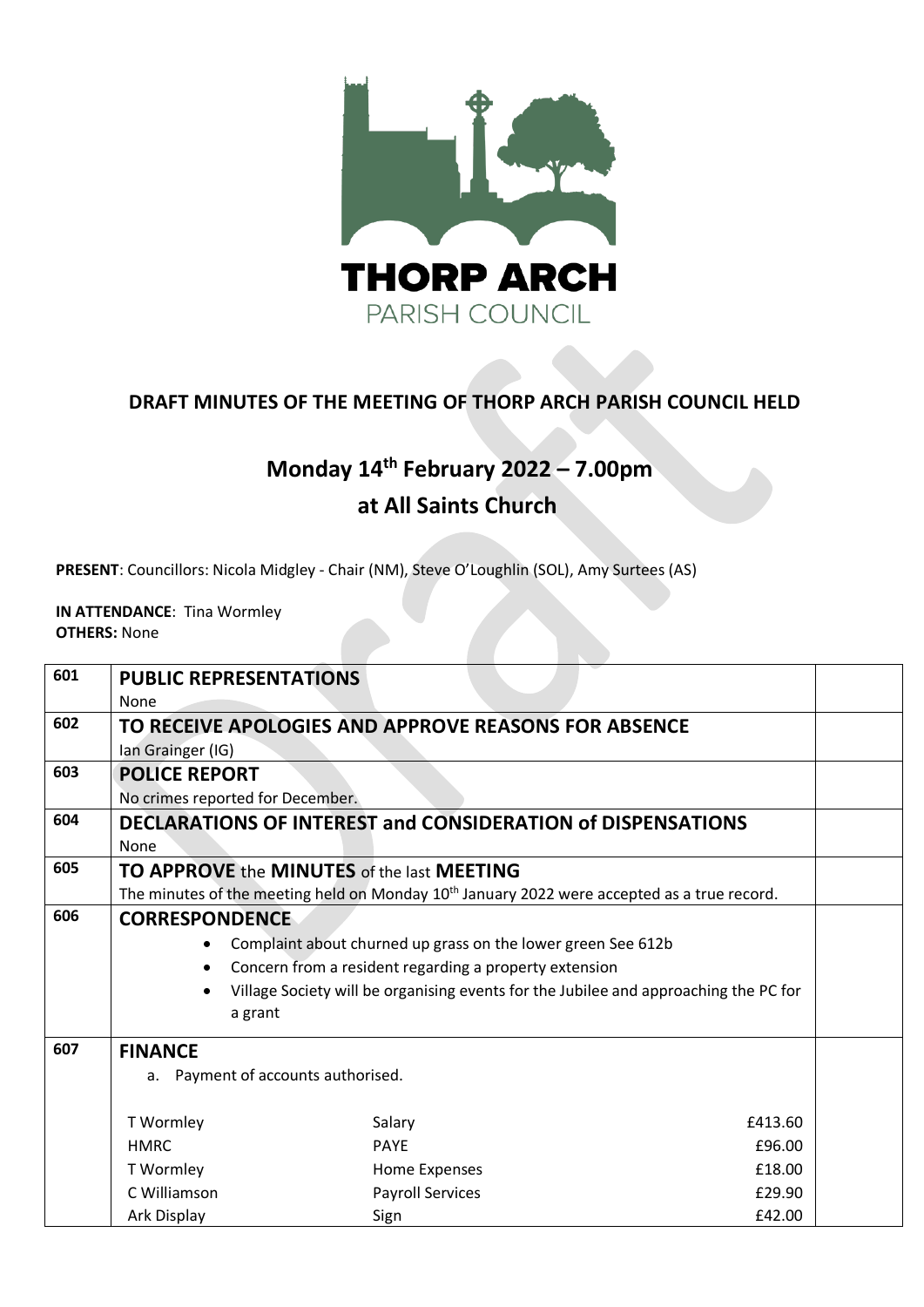|     | <b>YLCA</b>                                                                                                                                                                                        | Training                                                                                       | £15.00   |                        |  |
|-----|----------------------------------------------------------------------------------------------------------------------------------------------------------------------------------------------------|------------------------------------------------------------------------------------------------|----------|------------------------|--|
|     | K Excell                                                                                                                                                                                           | <b>Plants for Planter</b>                                                                      | £35.97   |                        |  |
|     | <b>LCC</b>                                                                                                                                                                                         | Christmas Lights                                                                               | £5478.00 |                        |  |
|     | <b>HSBC</b>                                                                                                                                                                                        | <b>Bank Charges</b>                                                                            | £8.00    | <b>Clerk</b>           |  |
|     | <b>Solution House</b>                                                                                                                                                                              | <b>Banners for Survey</b>                                                                      | £180.00  |                        |  |
|     | S O Loughlin                                                                                                                                                                                       | Expenses                                                                                       | £23.90   |                        |  |
|     |                                                                                                                                                                                                    |                                                                                                |          |                        |  |
|     | a. Balances and receipts noted.                                                                                                                                                                    |                                                                                                |          |                        |  |
|     | b.                                                                                                                                                                                                 | Bank reconciliation circulated and agreed.                                                     |          |                        |  |
|     | Repairs and Cleaning of the Memorial - Resolved the sum of up to £5000 for repairs and<br>c.                                                                                                       |                                                                                                |          | <b>SOL</b>             |  |
|     | cleaning to the Memorial. Work will commence 23rd February.                                                                                                                                        |                                                                                                |          |                        |  |
| 608 | <b>PARISH DEVELOPMENT MATTERS</b>                                                                                                                                                                  |                                                                                                |          |                        |  |
|     | a. Lovell Homes - Nothing to report.                                                                                                                                                               |                                                                                                |          |                        |  |
| 609 | <b>PLANNING</b>                                                                                                                                                                                    |                                                                                                |          |                        |  |
|     | See Appendix 1 for a. and b.                                                                                                                                                                       |                                                                                                |          |                        |  |
|     | a. Applications.                                                                                                                                                                                   |                                                                                                |          |                        |  |
|     | b. Decisions and enforcements.                                                                                                                                                                     |                                                                                                |          |                        |  |
| 610 | <b>PARISH PROJECTS</b>                                                                                                                                                                             |                                                                                                |          |                        |  |
|     |                                                                                                                                                                                                    | a. Summer baskets/ planters - Resolved to order the summer planters and baskets.               |          | IG                     |  |
|     |                                                                                                                                                                                                    | Resolved £450 for concrete bases for planters.                                                 |          |                        |  |
|     |                                                                                                                                                                                                    | b. Plants - Resolved £400 per year for the two planters currently looked after by 2 residents. |          | <b>Clerk</b>           |  |
| 611 | <b>ORGANISATIONAL MATTERS</b>                                                                                                                                                                      |                                                                                                |          |                        |  |
|     | а.                                                                                                                                                                                                 | Survey - The survey link will go live this week. Leaflets will be delivered once the link is   |          | <b>AS</b><br><b>NM</b> |  |
|     | live. NM to co-ordinate locations for banners.                                                                                                                                                     |                                                                                                |          |                        |  |
| 612 | <b>INFRASTRUCTURE</b>                                                                                                                                                                              |                                                                                                |          |                        |  |
|     | NM attended Walton traffic workshop, which involved the surrounding villages. The group<br>а.                                                                                                      |                                                                                                |          |                        |  |
|     | agreed to send a letter to the prison and LUFC regarding speeding vehicles. NM to co-<br>ordinate.<br>Churned up grass on The Green - Agreed to write to residents on The green and Hatfield<br>b. |                                                                                                |          | <b>NH</b>              |  |
|     |                                                                                                                                                                                                    |                                                                                                |          |                        |  |
|     |                                                                                                                                                                                                    |                                                                                                |          | <b>Clerk</b>           |  |
|     | Estate                                                                                                                                                                                             |                                                                                                |          |                        |  |
|     | c.                                                                                                                                                                                                 | Church Causeway SID - resolved to move the SID on Church Causeway to the other side of         |          | <b>NM</b>              |  |
|     |                                                                                                                                                                                                    | the road closer to the 30mph sign. The SID will be more noticeable from this location.         |          |                        |  |
| 613 |                                                                                                                                                                                                    | <b>MINOR ITEMS and ITEMS FOR NEXT AGENDA</b>                                                   |          |                        |  |
|     | а.                                                                                                                                                                                                 | Items for the agenda to be forwarded to the Clerk up to one week before the meeting.           |          |                        |  |
| 614 | <b>CLOSURE</b>                                                                                                                                                                                     |                                                                                                |          |                        |  |
|     |                                                                                                                                                                                                    | There being no further business, the Chairman declared the meeting closed at 8.35pm.           |          |                        |  |
|     |                                                                                                                                                                                                    | The next meeting will be held on Monday $21^{st}$ March 2022 - 7.00pm at All Saints Church.    |          |                        |  |

**Signed ……………………………………………….. Date………………………..**

**Chairman** 

**Appendix 1**